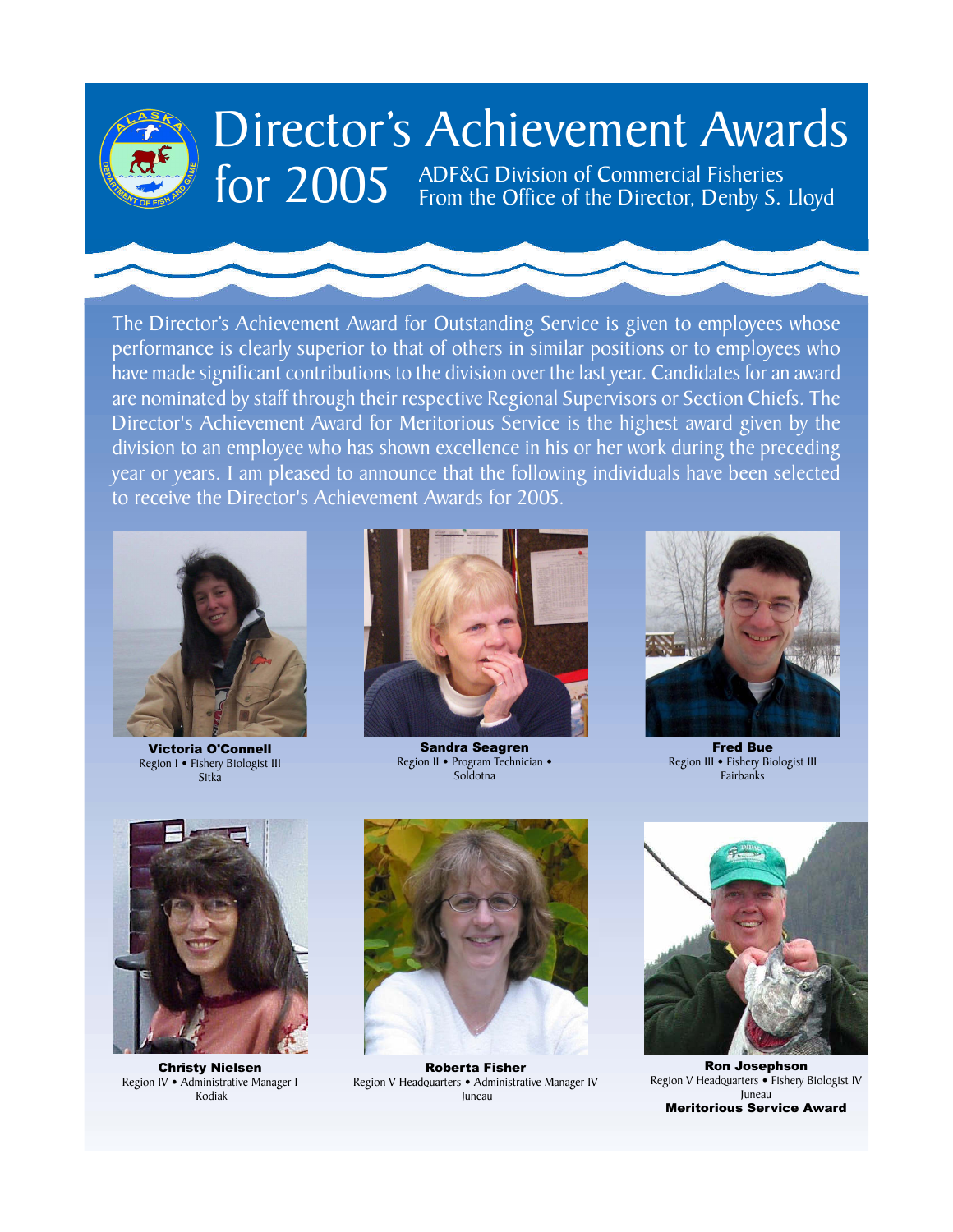ADF&G Division of Commercial Fisheries • From the Office of the Director, Denby S. Lloyd

Victoria O'Connell **2005 Director's Award: Victoria O'Connell: Fishery Biologist III - Groundfish Project Leader, Region I** Region I • Fishery Biologist III • Sitka

Tory O'Connell started working for the Division of Commercial Fisheries in 1982. Her career with the department has focused on groundfish fishery management and research in Southeast Alaska and she has become a leading groundfish expert in the Pacific Northwest. She has earned a high level of respect from her colleagues, staff, and the commercial fishing industry.

Tory started work with the department as a seasonal employee in the groundfish project. She quickly moved into a biologist's role, and became a critical part of the Southeast

Alaska groundfish team. In 1995 she took over the helm of the groundfish project, where she has worked ever since.

Tory has been managing some of the most valuable fisheries in Southeast Alaska. She has been responsible for supervision and administration of management and research programs in Southeast Alaska and the eastern Gulf of Alaska for sablefish, rockfish, lingcod, flatfish and Pacific cod. Her work has been instrumental in development of stock assessment programs for sablefish and rockfish. Her efforts have led to implementation of abundance-based management for these species—a major step forward in advancing sustainable harvest. Additionally, Tory has been a leader in



protecting groundfish resources that are at high-risk levels of overexploitation.

Tory has served with many organizations including the North Pacific Fishery Management Council's Gulf of Alaska Plan Team, the Technical Subcommittee of the Canada/U.S. Groundfish Committee, the National Marine Fisheries Service–National Ecosystem Principles Advisory Panel, the North Pacific Fishery Management Council's Essential Fish Habitat Technical Committee, and the Marine Fisheries Section of the American Fisheries Society. In April

2000, she successfully staged the Western Groundfish Conference in Sitka, bringing together a wide range of groundfish scientists and managers to share knowledge, which helped to provide direction for future research programs.

One of the brightest points in Tory's career was her lead in establishing the Edgecumbe Pinnacles groundfish reserve near Sitka. This is an area that is rich in marine life because of its unique habitat, and it is now much less vulnerable to injury due to commercial fishing.

Tory has made outstanding contributions to our understanding of the biology and prudent management of commercially utilized groundfish species. Her contributions have earned her the Director's Achievement Award for Outstanding Service.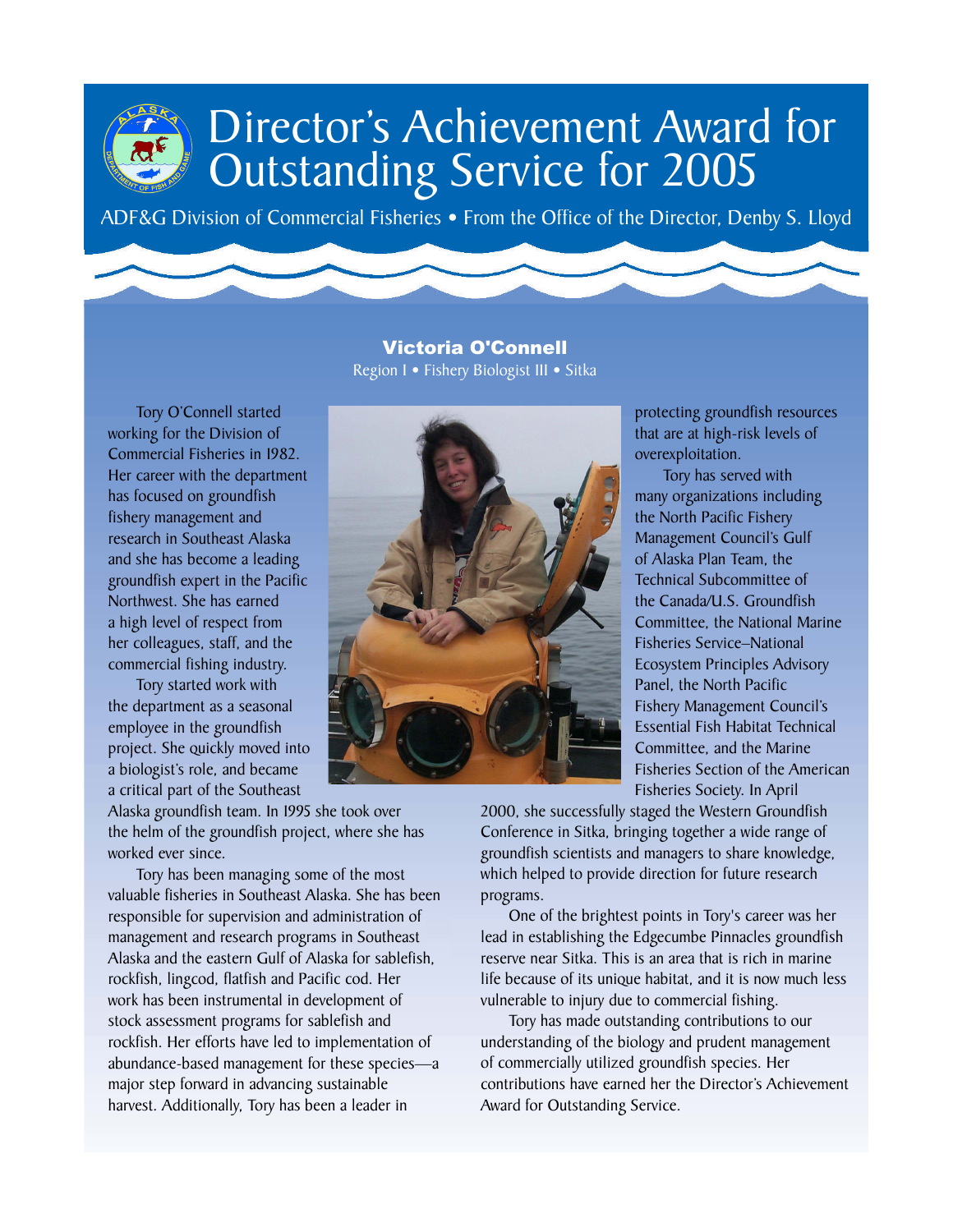ADF&G Division of Commercial Fisheries . From the Office of the Director, Denby S. Lloyd

Sandra Seagren Region II • Program Technician • Soldotna

Sandi has worked for the Department of Fish and Game for 28 years in the Soldotna/Kenai office. Sandi's position as a Program Technician for the Division of Commercial Fisheries entails a wide variety of responsibilities and assignments, including clerical support for 10 division biologists, as well as numerous longterm and seasonal technicians. Sandi's responsibilities also include bookkeeping for as many as 30 separate projects, accounting for the expenditure of over \$1

million in state funds annually. This position tracks the employment, time sheets, and pay status for as many as 60 seasonal employees, and provides clerical support for Division of Wildlife Conservation employees when time allows. When requested to assist in a task by one of the staff, she never says "no" and, more often than not, provides input that saves staff time and potential embarrassment.

Sandi serves as one of the primary public contacts regarding commercial, sport, and personal use/subsistence fisheries for salmon, herring, shellfish, groundfish and wildlife issues in the Cook Inlet Area. In this position, Sandi must be knowledgeable of the status of all state and federally managed fisheries and hunting seasons, including the guideline harvest levels, gear regulations, open seasons, and permits required. Intense public competition for limited fish and wildlife resources frequently results in many members of the public making phone contact with the Soldotna office, or visiting in person, all of which Sandi handles with courtesy and respect.

Sandi does a superb job of staying informed on resource allocation issues and does a very effective job



of handling these public contacts in a professional manner. What is even more admirable is that she competently accomplishes her dayto-day duties in this often stressful working environment. Her extensive knowledge of complex sport, personal use/subsistence and commercial fishing and hunting regulations allows Sandi to routinely handle most requests for information from the public. She works very hard to keep herself apprised of

changes in regulations and provides accurate and timely information to all requests. Her extraordinary patience and cheerful demeanor contribute to making most public contacts a positive experience and her manner in dealing with members of the public reflects well on all state employees.

Although unrelated to her duties, Sandi also plays a central role in maintaining office morale. For many years, Sandi has managed the coffee fund. While she is not a coffee drinker herself, she maintains a list of contributors and deadbeats, buys supplies, makes coffee and cleans up that area on a regular basis. Sandi is also generally the person who organizes office get-togethers and potlucks, which is very beneficial for building staff camaraderie that would otherwise languish.

 A more dedicated employee would be hard to find within the division. Sandi has received and deserved more "outstanding" evaluations than most current department employees have years of service.

It is for these, and more reasons not listed here, that Sandi Seagren is granted the Director's Achievement Award for Outstanding Service.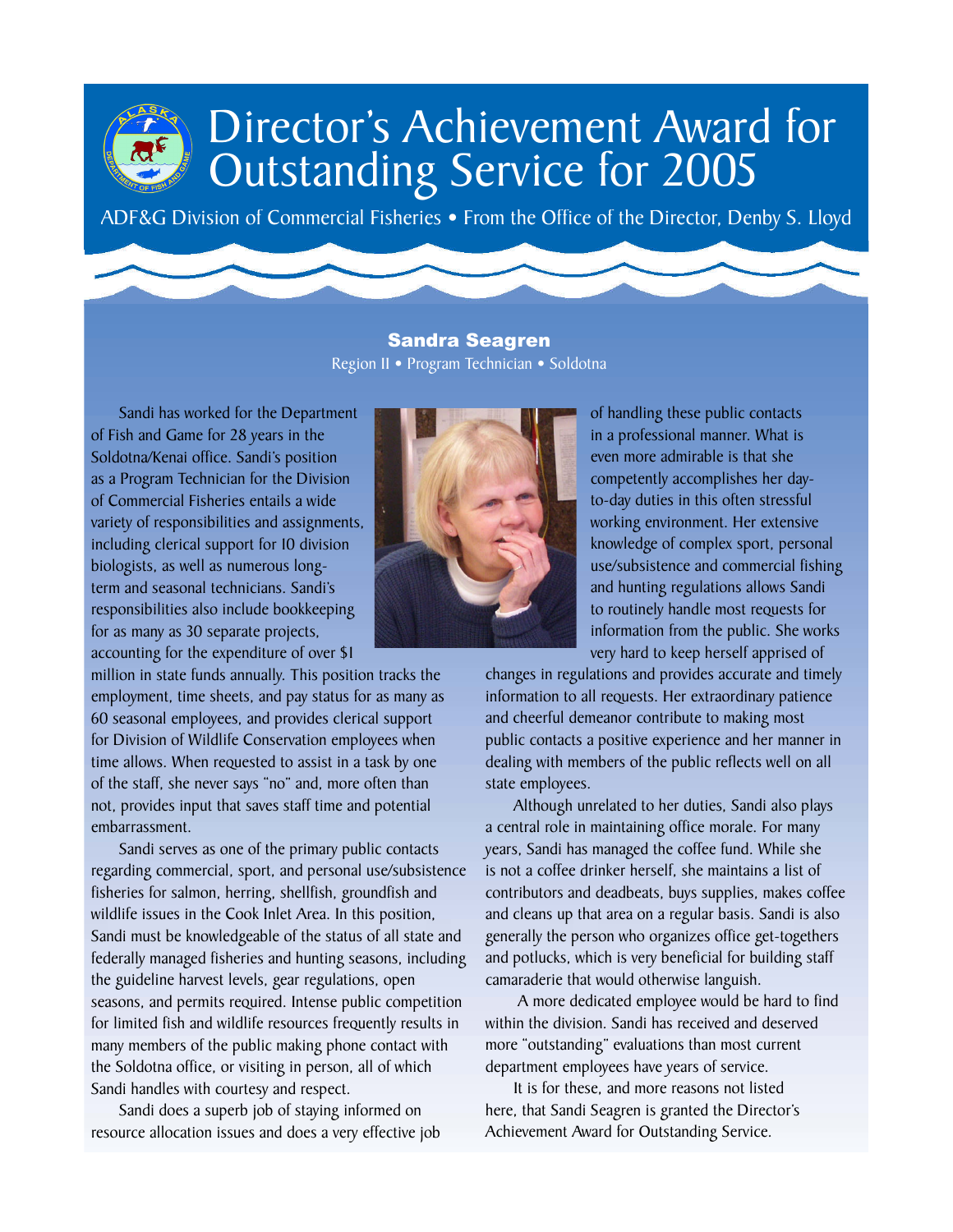ADF&G Division of Commercial Fisheries • From the Office of the Director, Denby S. Lloyd

Fred Bue Region III • Fishery Biologist III • Fairbanks

Fred Bue began his career with the Department of Fish and Game as a Fisheries Technician in the Norton Sound Area in 1978. For several years he worked during the summer and while studying at the University of Alaska, Fairbanks. Most of Fred's work experience was in the Norton Sound herring and salmon fisheries. As the Assistant Area Management Biologist during the 1990s, Fred ended up being the "only" Norton Sound biologist in 2000. That year the Area Biologist retired and another Fisheries Biologist II was on

leave for the summer, which made Fred the "acting biologists" for Norton Sound. Fred managed the fisheries, supervised the project crews and everything else that needed to be done. Unfortunately, this was also the biggest salmon disaster year on record in Norton Sound and the AYK Region.

Fred was involved with the first "stock of concern" designations under the Sustainable Salmon Fisheries Policy, beginning in September 2000. As he prepared for the Norton Sound portion of the Board of Fisheries meeting in January 2001, he was packing up his family and belongings after 20 years of living in Nome to take a new position as Yukon Area fall season manager in Fairbanks. In order to move to Fairbanks and complete four Board of Fisheries written reports and two oral reports, Fred worked late many nights—as evidenced by 4:00 a.m. email



messages. Fred is an example of an extremely dedicated state employee, striving to do the best job possible for the resources and the people of the State of Alaska.

Fred has done well at Board of Fisheries meetings. He also attends meetings of the dozen different Fish and Game Advisory Committees covering the Yukon River drainage, because it is another important aspect of his job. He is extremely dedicated, works many hours, works with many groups, including the U.S./Canada Joint Technical

and Yukon Panel, and tries to be on top of all issues affecting Yukon River fisheries.

Not only has Fred worked diligently to conserve salmon during poor Yukon River runs, he has also worked hard to provide fishing opportunities for subsistence fishermen and, during the past three years—as the Yukon River fall chum run has improved—to provide a commercial harvest of surplus fish. Fred has worked closely with salmon buyers to provide quality fish to improve fall chum and coho salmon markets. This was much more time consuming than managing the fishery as it has been in the past. The Department, as well as the people of the Yukon, are very fortunate to have Fred Bue working as a Fishery Management Biologist for the Yukon Area. We are pleased to grant Fred the Director's Achievement Award for Outstanding Service.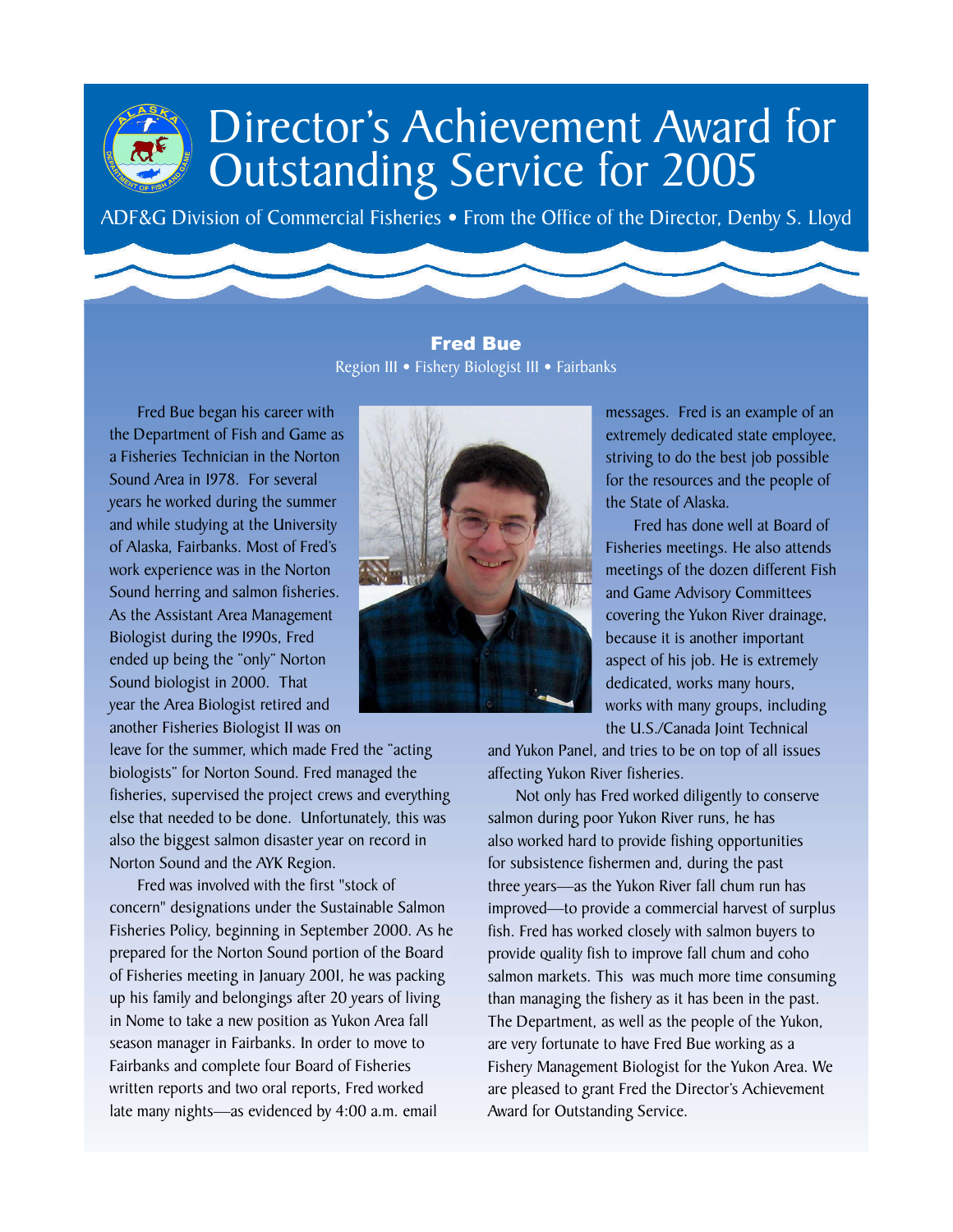ADF&G Division of Commercial Fisheries . From the Office of the Director, Denby S. Lloyd

Christy Nielsen Region IV • Administrative Manager I • Kodiak

Christy Nielsen is the Westward Region Administrative Manager. She oversees all administrative functions for the Westward Region, including preparation of the annual budget request and allocation, administering contracts/lease agreements, managing building facilities, and supervising all personnel/payroll functions within the region. This combination of duties makes Christy of critical importance to all area and regional staff.



with department cooperative agreements, and she ensures that correct procedures are followed. Christy is instrumental in helping staff through their pre-audits and various budget requirements, always saving staff time, effort, and frustration. She also is an able right hand to the Regional Supervisor for all budgeting, administration, and personnel concerns. Christy is very

as those associated

Ms. Nielsen began her work with the department of Fish and Game as an Administrative Assistant for DOT in Anchorage, and progressed through the Fisheries Rehabilitation, Enhancement, and Development (FRED) Division and was promoted in April of 1999 to her current position.

Christy does an excellent job of explaining budgetary procedures to department staff as well

flexible in accommodating and coordinating the various demands placed on her by regional and headquarters staff. She always exhibits a helpful and responsive attitude, is very patient, and answers questions in a conscientious manner. Her dedication to the department, her good humor, work ethic, and her collective contributions over the years warrant her recognition and award of the Director's Achievement Award for Outstanding Service.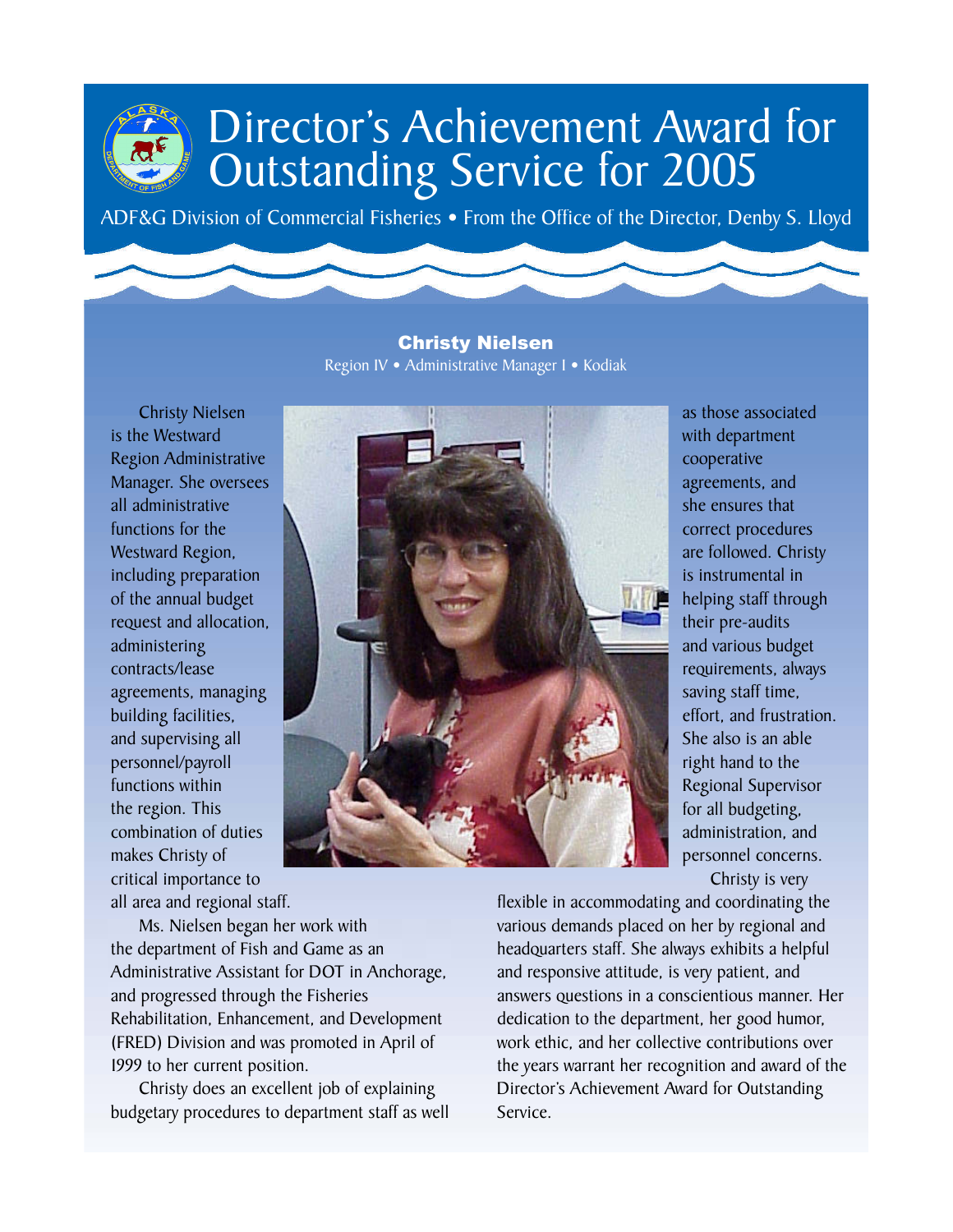ADF&G Division of Commercial Fisheries • From the Office of the Director, Denby S. Lloyd

#### Roberta Fisher Region V Headquarters • Administrative Manager IV • Juneau

Roberta Fisher has been the Administrative Manager IV for the Division of Commercial Fisheries since August 1998. This is the highest-ranking administrative position in the division, and Roberta is responsible for overall management of the division's budget of more than \$54 million dollars. Roberta also represents the division on administrative issues when collaborating with other divisions and other departments. She is an active

member of the division's leadership team and works closely with the director and other staff at headquarters on legislative and policy issues.

Roberta began her career with the Department of Fish and Game in July of 1977 when she took a job as a clerk typist with the Division of Fisheries Rehabilitation, Enhancement, and Development (FRED). She held a number of positions of increasing responsibility with FRED until the merger of FRED with the Division of Commercial Fisheries. In recognition of her outstanding service with FRED, Roberta was awarded that division's meritorious service award in 1985. After the merger, she was put in charge of the combined FRED and Commercial Fisheries divisions' administrative unit for the Anchorage regional office.

Roberta has often been appointed to serve on steering committees, task forces and design teams, because of her leadership qualities, her abilities to work with other people, and her outstanding



understanding of administrative issues. She was picked to serve on the administrative team during the planning process for the merger of FRED and the Division of Commercial Fisheries. She was selected by the Director of the Division of Personnel to serve on a design team to reengineer the state's personnel services and she served as a member of the steering committee that developed a new budget

preparation system for state government. In her current position, Roberta is often asked to lend her expertise and leadership to various initiatives. Roberta is dedicated to her staff and has undertaken extraordinary efforts in their interest. For example, in 2005 she won a 13-month battle with the Division of Personnel to reverse their demotion of four of the division's regional administrative staff.

Roberta is constantly working to enhance her own expertise and her understanding of administrative issues, as evidenced by her completion of 35 classes that earned her a Certified Public Manager certificate in 2003. Her commitment to the division's employees, to fulfilling the division's mission, and to providing outstanding public service makes her an exceptional divisional employee. It is a pleasure to recognize her outstanding service with the Director's Achievement Award for Outstanding Service.